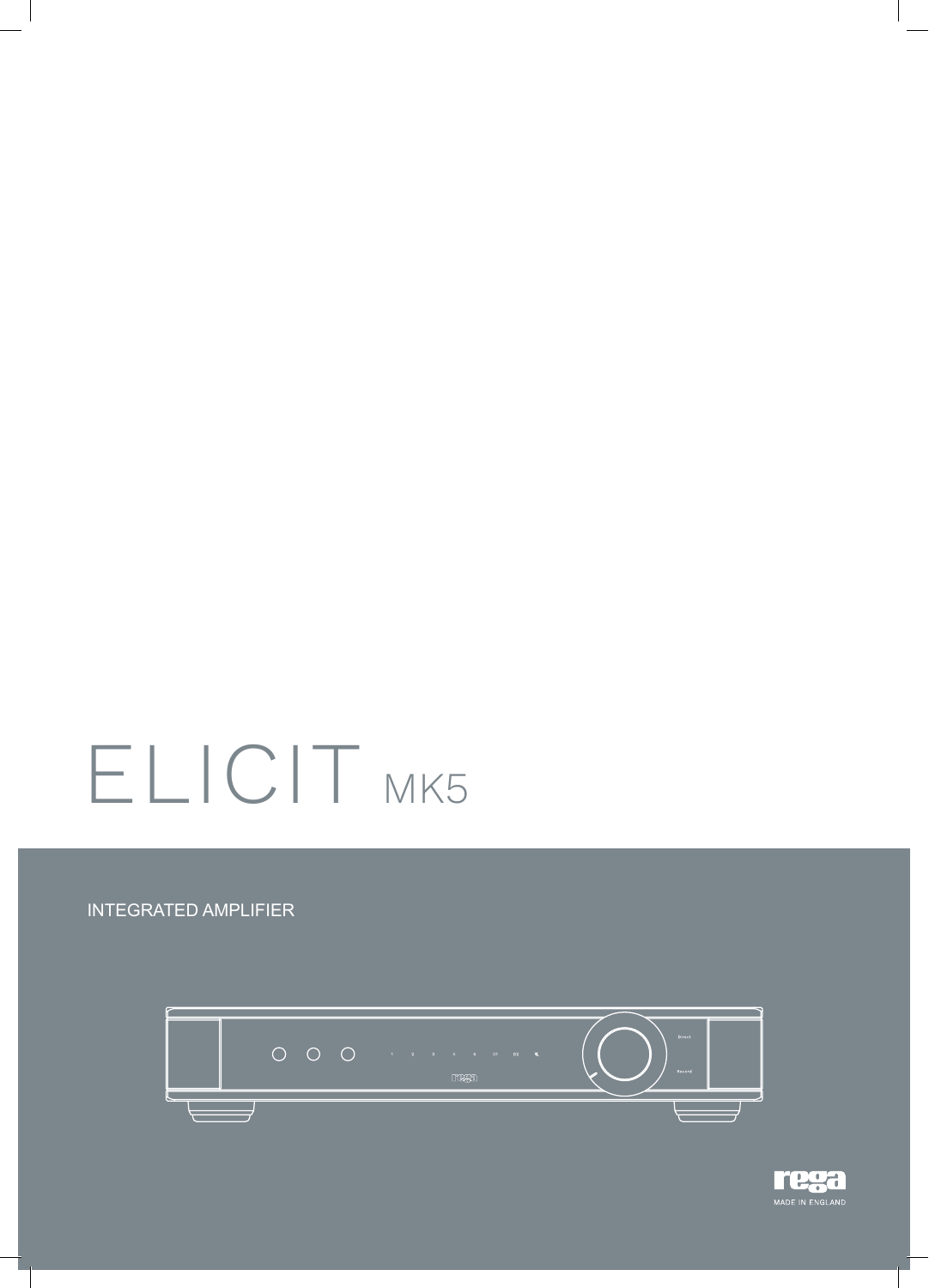### YOUR USER MANUAL



**Please be sure to carefully read this manual before using this product. This ensures that you are getting the most out of your Elicit.**



**Please scan the QR Code to access the multilingual user manual via the product web page.**



For user instructions in your language, please visit www.rega.co.uk and go to the download section of your chosen product page.

Pour obtenir les instructions aux utilisateurs dans votre langue, veuillez visiter www.rega. co.uk et vous rendre dans la section téléchargement de la page de votre produit choisi.

Eine Gebrauchsanleitung in Ihrer Sprache finden Sie auf www.rega.co.uk im Download-Bereich der Seite zu dem von Ihnen gewählten Produkt.

Puoi trovare le istruzioni d'uso su www.rega.co.uk cliccando sulla sezione Download della pagina del prodotto scelto.

Para encontrar las instrucciones de usuario en su idioma, visite www.rega.co.uk y en la sección de descargas encontrará el producto que ha elegido.

Para instruções do utilizador no seu idioma, visite www.rega.co.uk e entre na secção de transferências da página do produto escolhido.

Ga voor verdere instructies in uw taal naar www.rega.co.uk en vervolgens naar de downloadsectie van de productpagina van uw keuze.

Find brugsvejledningen på dit sprog ved at gå til www.rega.co.uk og fortsætte til downloadafsnittet på siden for det produkt, du har valgt.

För bruksanvisning på ditt språk, besök www.rega.co.uk och gå till nedladdningssektionen på din valda produktsida.

Instrukcje użytkowania w danym języku są dostępne na stronie www.rega.co.uk, gdzie można ściągnąć część strony, której dotyczy wybrany produkt.

# SAFETY PRECAUTIONS





The lightning flash with the arrowhead symbol within an equilateral triangle is intended<br>to alert the user to the presence of un-insulated 'dangerous voltage' within the product's<br>enclosure that may be of sufficient magnit persons.

The exclamation point within an equilateral triangle is intended to alert the user to the presence of important operating and maintenance instructions in the service literature relevant to this appliance.

## IMPORTANT INFORMATION

### **English**

### **Service**

With the unit disconnected from the mains, clean only with a micro fibre cloth (lightly damp if necessary). Do not remove any coverings; there are no user serviceable parts inside. If the unit performs erratically or emits smoke or odour, disconnect from the power supply and take it to a qualified service technician.

Warranty<br>All Rega products are covered by a lifetime warranty against manufacture defects. This warranty does not<br>All Rega products are covered by a lifetime warranty against manufacture defects. This warranty does not<br>cov ------<br>your wai<br>offected

Safety Instructions<br>To not use this unit near liquids or expose to moisture. Do not use near sources of heat such as radiators,<br>Do not use this unit near liquids or expose to moisture. Do not use near sources of heat such

### **Français**

### **Service**

Débranchez tout d'abord l'appareil, nettoyez-le ensuite uniquement à l'aide d'un chiffon doux à microfibres<br>(légèrement humide si nécessaire). Ne retirez aucun couvercle ; l'appareil ne contient aucune pièce néces-<br>sitant

Garantie<br>Tous les produits Rega sont couverts par une garantie à vie contre les vices de fabrication. Cette garantie<br>Tous les produits Rega sont couverts par une garantie à vie contre les vices de fabrication. Cette garant votre garantie. Vous pouvez obtenir un nouvel emballage auprès de n'importe quel revendeur Rega. Vos droits statutaires ne s'en trouveront pas affectés.

Consignes de Sécurité<br>
N'utilisez pas de Sécurité<br>
N'utilisez pas de Sécurité<br>
N'utilisez pas de tappareil à proximité de liquides ou dans un endroit exposé à l'humidité. N'utilisez pas<br>
cet appareil à proximité de sources

### **Deutsch**

Pflege<br>Das Gerät von der Stromversorgung trennen und nur mit einem Mikrofasertuch reinigen (leicht ange-<br>feuchtet, falls erforderlich). Nehmen Sie keine Abdeckungen ab. Es sind keine Teile enthalten, die vom<br>Benutzer gewa

Gewährleistung<br>Samtliche Rega-Produkte verfügen über eine lebenslange Garantie auf Fabrikationsfehler. Diese Garantie<br>gilt nicht für normale Abnutzungserscheinungen. Nicht autorisierte Änderungen oder ein Nichtbefolgen der

Sicherheitsamweisungen<br>Chieses Gerät weder in der Nähe von Flüssigkeiten verwenden, noch Feuchtigkeit aussetzen. Nicht in der Nähe von Hitzequellen, wie Heizkörpern, Lüftungsschlitzen, Öfen oder Kerzen verwenden. Sorgen Si

# **Italiano**

### **Manutenzione**

Con l'apparecchio scollegato dalla presa di corrente, pulire usando semplicemente un panno in microfibra (leggermente inumidito se necessario). Non smontare l'involucro: all'interno non vi sono parti a cui l'utente possa fare la manutenzione. Se l'apparecchio funziona in modo irregolare o emette fumo o odore, scolle-gare l'alimentazione e portarlo da un tecnico qualificato.

Garanzia<br>Tutti i prodotti Rega sono coperti da una garanzia a vita contro i difetti di fabbricazione. Questa garanzia<br>esclude l'usura. Le modifiche non autorizzate o il mancato rispetto delle linee guida raccomandate da Re

**Istruzioni di Sicurezza**<br>fono usare l'apparecchio nelle vicinanze di liquidi e non esporto all'umidità. Non usare nelle vicinanze di<br>fonui di calore come radiatori, bocchette di aerazione, stufe o candele. Assicurare un'a

# **Español**

### **Mantenimiento**

Limpiar solamente con un paño de microfibra (ligeramente humedecido, de ser necesario) con la unidad<br>desconectada de la red. No retire ninguna cubierta, no hay piezas que requieran mantenimiento por parte<br>del usuario en el

Garantía<br>cos cos productos de Rega están cubiertos por una garantía de por vida contra defectos de fabricación.<br>Esta garantía no cubre el desgaste. La garantía puede quedar invalidada si no se siguen las directarios<br>esta g

Instrucciones de Seguridad<br>No utilice esta unidad cerca de líquidos ni la exponga a la humedad. No la emplee cerca de fuentes de<br>calor como radiadores, respiraderos, estufas o velas. Asegúrese de que el producto tiene sufi fuente de aliment.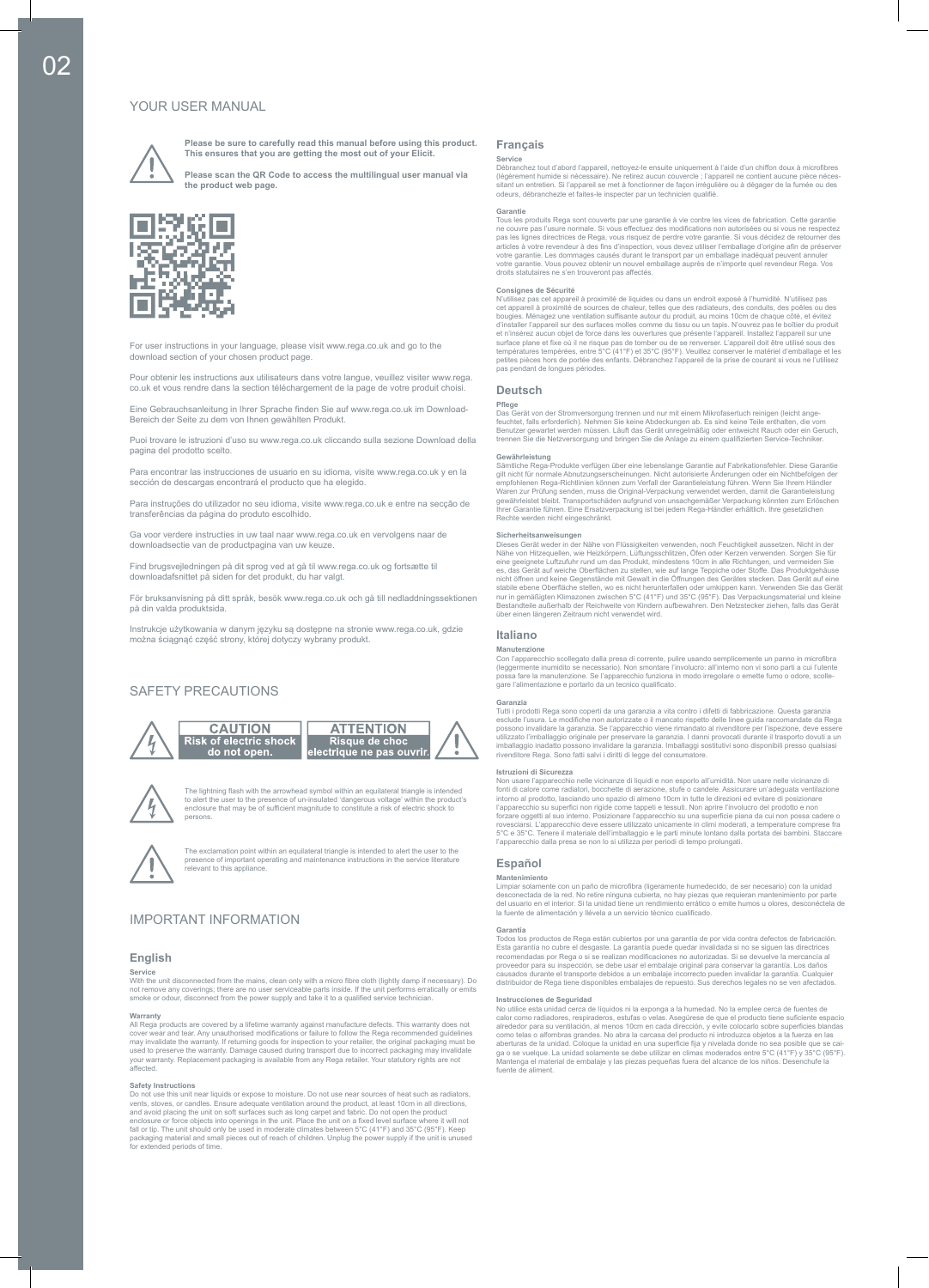# 03

### **Português**

Serviço<br>Com o gira-discos desligado, utilize um pano de microfibras (ligeiramente húmido, se necessário). Não<br>remova as tampas que estão fixas na base inferior do gira-discos; não existem peças no interior que<br>necessitem d

### **Garantia**

Todos os produtos Rega estão cobertos por uma garantia contra defeitos de fabrico. Esta garantia não cobre alterações não autorizadas no gira-discos ou danos provocados pela não observância das<br>recomendações indicadas neste manual. No caso do envio do gira-discos para verificação, o mesmo deve<br>ser devidamente embalado garantia.

Instruções de Segurança<br>Mão use esta unidade perto de líquidos ou não a exponha à humidade. Não o exponha a fontes de calor,<br>Não use esta unidade perto de líquidos ou não a exponha à humidade. Não o exponha a fontes de cal

### **Nederlands**

Onderhous<br>Koppel het apparaat altijd los van de stroomvoorziening alvorens onderhoud te plegen. Reinig het<br>Koppel het apparaat altijd los van de stroomvoorziening alvorens onderhoud te plegen. Reinig het<br>apparaat met een m apparaat naar een erkende dealer.

Garantie<br>Alle producten van Rega worden geleverd met een levenslange garantie tegen fabricagefouten. Normale<br>slijtage valt niet onder deze garantie. De garantie kan vervallen indien er niet-goedgekeurde wijzigingen<br>slijtag

Veiligheidsinstructies<br>
Welligheidsinstructies<br>
Houd het apparaat uit de buurt van vloeistoffen en vocht. Houd het apparaat uit de buurt van hittebronnen<br>
zoals radiatoren, ontluchtingsroosters, ovens of kaarsen. Gebruik h

### **Dansk**

**Service**

Rengør kun pladespilleren med en mikrofiberklud (let fugtig om nødvendigt) med strømforsyningen<br>frakoblet. Fjern ingen af beklædningerne. Der er ingen indvendige dele, som kan repareres af brugeren.<br>Hvis pladespilleren spi

Garanti<br>Alle Rega-produkter er dækket af en levetidsgaranti mod fremstillingsfejl. Denne garanti dækker ikke slid.<br>Enhver uautoriseret ændring eller manglende overholdelse af de Rega-anbefalede retningslinjer ugyldiggør<br>ga

Sikkerhedsanvisninger<br>Brugikkerhedsanvisninger<br>Brugikkerhedsanvisninger i nærheden af væsker, og udsæt den ikke for fugt. Brug ikke pladespilleren i nærheden af varmekilder som radiatorer, ventilationsriste, komfurer eller

### **Svenska**

### **Service**

Med kontakten utdragen ur vägguttaget, rengör endast enheten med en mikrofibertrasa (lätt fuktad om det<br>behövs). Öppna inga höljen – det finns inga delar som kan underhållas av användaren. Om enheten funger-<br>ar oregelbunde

Garanti<br>Samiliga Rega-produkter omfattas av en livstidsgaranti mot tillverkningsfel. Garantin gäller inte för normalt<br>slitage. Alla obehöriga ändringar eller underlåtenhet att följa rekommenderade riktlinjer från Rega kan

Säkerhetsanvisningar<br>Använd inte enheten i närheten av vätska eller där den kan utsättas för fukt. Använd den inte i närheten av<br>värmekällor som element, värmeventiler, spisar eller stearinljus. Se till att produkten har g

# **Polski**

**Serwis** Po odłączeniu urządzenia od zasilania sieciowego wyczyścić je ściereczką z mikrofibry (w razie potrzeby<br>lekko zwiłżoną). Nie wolno zdejmować osłon. Urządzenie nie zawiera żadnych części, które mogą być kon-<br>serwowane przez

Gwarancja<br> carystyckie produkty firmy Rega są objęte wieczystą gwarancją w odniesieniu do wad produkcyjnych.<br> Gwarancja ta nie obejmuje normalnego zużycia. Wszelkie nieupoważnione modyfikacje lub nieprzestrze,<br> ganie zalec Powyższe nie ogranicza praw ustawowych konsumenta.

Instrukcje Bezpieczeństwa<br>Mielużyce Bezpieczeństwa<br>Nie używać urządzenia w pobliżu cieczy i wystawiać go na działanie wilgoci. Nie używać go w pobliżu<br>źródeł ciepła takich, jak grzejniki, odpowietzniki, piece lub świece. Z

ELICIT MK5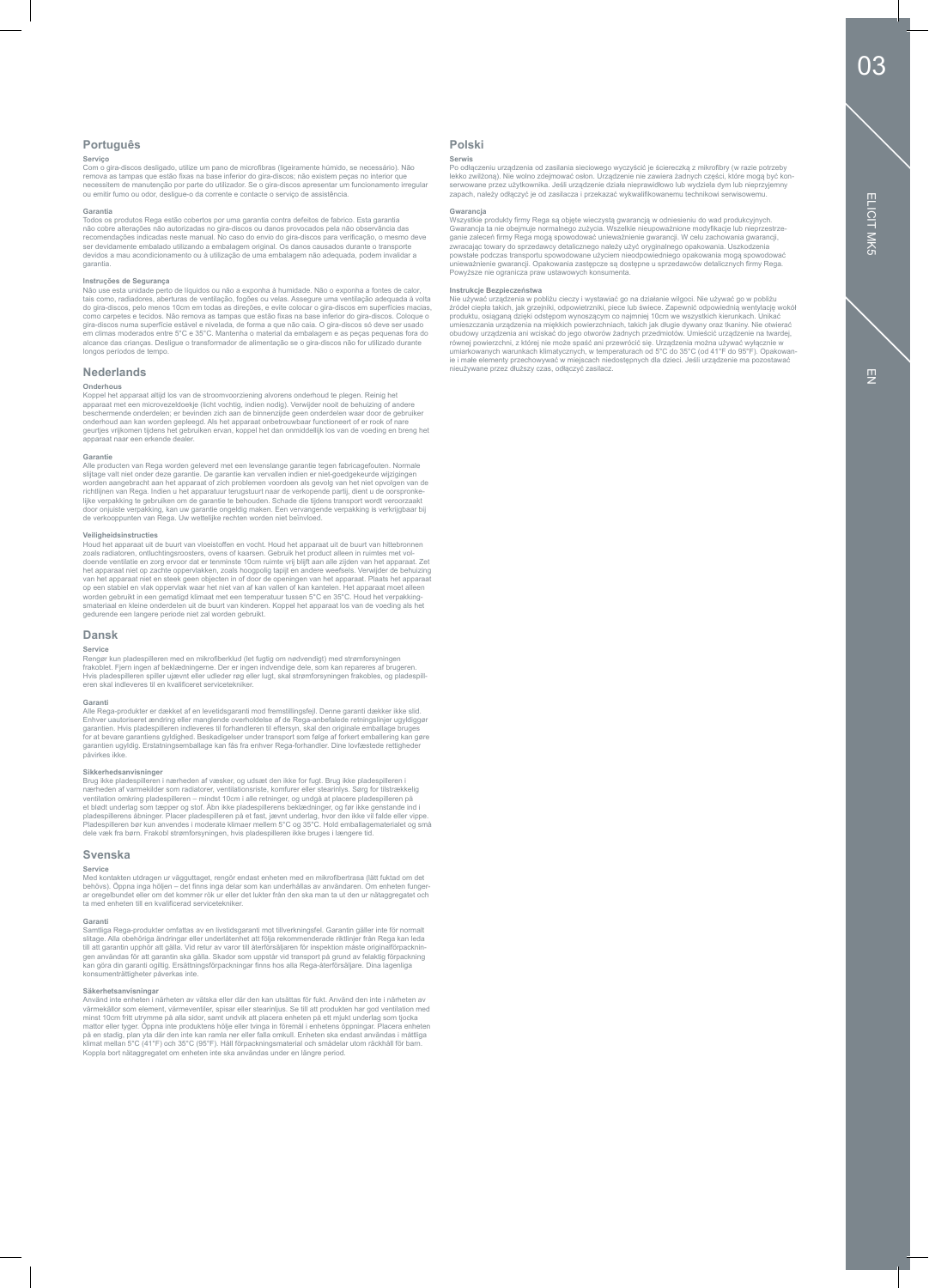### COMPLIANCE INFORMATION

### **English**



This symbol indicates that the electronic equipment bearing it should not be disposed of as<br>general household waste at the end of its life. The equipment should be disposed of at a collec-<br>tion point for waste electrical a

### **Français**

Ce symbole indique que l'équipement électronique qui le porte ne doit pas être éliminé avec les ordures ménagères en fin de vie. L'équipement doit être éliminé dans un point de collecte des déchets d'équipe-<br>ments électriques et électroniques conformément à la législation nationale et à la directive 2012/19/UE.<br>Pour plus d'i

### **Deutsch**

Dieses Symbol weist darauf hin, dass das elektronische Gerät, auf dem das Symbol angebracht ist, am<br>Ende seiner Lebensdauer nicht als allgemeiner Haushaltsmüll zu entsorgen ist. Das Gerät ist gemäß nation-<br>aler Gesetzgebun

### **Italiano**

Questo simbolo indica che l'apparecchiatura elettronica al termine della propria vita utile non deve essere smaltita insieme ai rifiuti domestici. L'apparecchiatura deve essere smaltita presso un centro di raccolta<br>apparecchiature elettriche ed elettroniche in conformità alle leggi locali e alla Direttiva 2012/19/UE. Per<br>maggior negozio presso il quale è stato acquistato il prodotto.

### **Español**

Este símbolo indica que el equipo electrónico no debe tirarse a la basura doméstica general al final de<br>su vida útil. El equipo debe depositarse en un punto de recogida de aparatos eléctricos y electrónicos,<br>conforme a la

### **Português**

Este símbolo indica que, no fim do seu período de vida útil, o equipamento eletrónico assinalado com o mesmo não deve ser eliminado em conjunto com os resíduos domésticos gerais. O equipamento deve ser eliminado num centro de recolha de resíduos de equipamentos elétricos e eletrónicos em conformidade com a legislação nacional e com a Diretiva 2012/19/UE. Para obter mais informações sobre a forma de eliminar os resíduos do seu equipamento eletrónico, contacte as autoridades locais ou o revendedor onde adquiriu o produto.

### **Nederlands**

Dit symbool geeft aan dat de elektronische apparatuur aan het einde van de levensduur niet als algemeen<br>huishoudelijk afval mag worden afgevoerd. De apparatuur moet worden verwijderd via een inzamelpunt voor<br>afgedankte ele

### **Dansk**

Dette symbol angiver, at det elektroniske udstyr, der bærer det, ikke bør bortskaffes som almindeligt hush-<br>oldningsaffald ved afslutningen af dets levetid. Udstyret bør bortskaffes på et indsamlingssted for affald fra<br>ele elektronisk udstyr.

### **Svenska**

Denna symbol visar att den elektroniska utrustning som bär den inte ska kastas som hushållsavfall när den<br>är uttjänt. Utrustningen ska lämnas på en uppsamlingsplats för elektriskt coh elektroniskt avfall i enlighet<br>med nat

### **Polski**

Ten symbol oznacza, że elektroniczny sprzęł, którym go oznakowano, po zakończeniu użytkowania nie<br>powinien być usuwany wraz z ogólnymi odpadami z gospodarstw domowych. Sprzęt należy oddać do punk<br>tu zbiórki zużytego sprzęt

### Elektro- und Elektronikgeräte

# **Informationen für private Haushalte**

Das Elektro- und Elektronikgerätegesetz (ElektroG) enthält eine Vielzahl von Anforderungen an den Um-gang mit Elektro- und Elektronikgeräten. Die wichtigsten sind hier zusammengestellt.

**1. Getrennte Erfassung von Altgeräten**<br>Elektro- und Elektronikgeräte, die zu Abfall geworden sind, werden als Altgeräte bezeichnet. Besitzer von<br>Altgeräten haben diese einer vom unsortierten Siedlungsabfall getrennten Erf

2. Batterien und Akkus sowie Lampen<br>Besitzer von Altgeräten haben Altbatterien und Altakkumulatoren, die nicht vom Altgerät umschlossen sind,<br>sowie Lampen, die zerstörungsfrei aus dem Altgerät entnommen werden können, im R

3. Möglichkeiten der Rückgabe von Altgeräten<br>Besitzer von Altgeräten aus privaten Haushalten können diese bei den Sammelstellen der öffentlich-rechtli-<br>chen Entsorgungsträger oder bei den von Herstellern oder Vertreibern i

Rücknahmepflichtig sind Geschäfte mit einer Verkaufsfläche von mindestens 400 m² für Elektro- und Elek-<br>tronikgeräte sowie diejenigen Lebensmittelgeschäfte mit einer Gesamtverkaufsfläche von mindestens 800<br>m², die mehrmals stellen. Dies gilt auch bei Vertrieb unter Verwendung von Fernkommunikationsmitteln, wenn die Lager- und<br>Versandflächen für Elektro- und Elektronikgeräte mindestens 400 m<sup>3</sup> betragen oder die gesamten Lager-<br>und Versandflä geeignete Rückgabemöglichkeiten in zumutbarer Entfernung zum jeweiligen Endnutzer zu gewährleisten.

Die Möglichkeit der unentgeltlichen Rückgabe eines Altgerätes besteht bei rücknahmepflichtigen Vertreibern<br>unter anderem damn, wenn ein neues gleichartiges Gerat, das im Wesentlichen eine diglichen Funktionen<br>erfüllt, an e

4. Datenschutz-Hinweis<br>Altgeräte enthalten häufig sensible personenbezogene Daten. Dies gilt insbesondere für Geräte der<br>Informations- und Telekommunikationstechnik wie Computer und Smartphones. Bitte beachten Sie in Ihrem

**5. Bedeutung des Symbols "durchgestrichene Mülltonne"**<br>Das auf Elektro- und Elektronikgeräten regelmäßig abgebildete Symbol einer durchgestrichenen Mülltonne<br>weist darauf hin, dass das jeweilige Gerät am Ende seiner Leben

# BATTERY DISPOSAL

Batteries may contain substances harmful to the environment. Please dispose of any discharged batteries with due consideration and in accordance with local environmental/electronic recycling guidelines.

**Warning:** Batteries may explode or leak if recharged, disposed of in fire, or dissected.

### Information gemäß § 4 Absatz 4 Elektrogesetz

**Folgende Batterien bzw. Akkumulatoren sind in diesem Elektrogerät enthalten**

| Batterietyp | <b>Chemisches System</b> |
|-------------|--------------------------|
| 2 Stück AAA | Zink - Kohle             |
| 9V PP3      | Alkalisch                |

**Angaben zur sicheren Entnahme der Batterien oder der Akkumulatoren**

- **• Warnhinweis: Vergewissern sie sich, ob die Batterie ganz entleert ist.**
- **• Entnehmen Sie vorsichtig die Batterie oder den Akkumulator.**
- **• Die Batterie bzw. der Akkumulator und das Gerät können jetzt getrennt entsorgt werden.**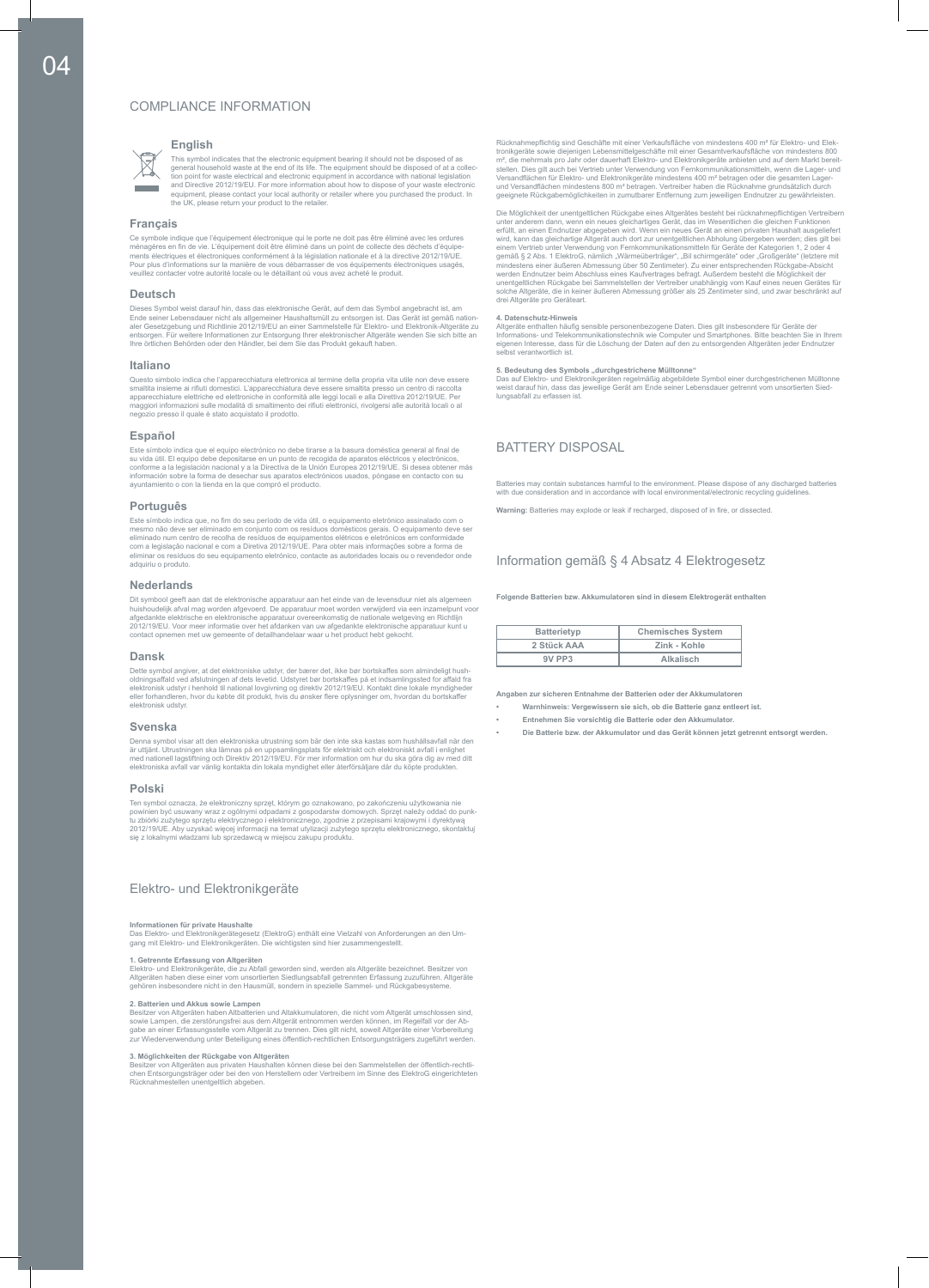# INTRODUCTION

Thank you for purchasing the Rega Elicit MK5. The Elicit is a stereo integrated amplifier designed to deliver the purest musical performance. Housed in a brand new custom designed case to match the rest of the Rega range, the new MK5 builds on previous Rega designs by using our multi-award-winning Class A/B power amplifier circuit to deliver a powerful 105W per channel into 8Ω loads. This power is provided by an ample, quiet multi-stage linear supply whilst supply rails for digital and analogue sections are galvanically isolated.

The Elicit is capable of driving difficult loudspeakers with ease and will integrate perfectly into any audio system by offering a wide range of connectivity options. In addition to line, digital, and a high-quality moving magnet (MM) phono inputs, you will also find pre-out, Direct in, Record loop functionality and a high-performance headphone output.

The Elicit now shares other design features taken directly from the highly acclaimed Aethos amplifier. You will find the same discrete FET based pre-amplifier circuit and Alps volume potentiometer have been introduced to further improve sonic and technical performance. As you would expect, special attention has been paid to the selection of key audio components. Discrete circuitry, high-quality relays, polypropene capacitors, and Sanken output transistors are used throughout the design.

The galvanically/optically isolated digital inputs utilise a Wolfson S/PDIF receiver IC to provide exceptional detail and clarity from any connected source. Output is provided by a Wolfson DAC and Rega designed discrete line-driver circuit.

The new Elicit MK5 calls upon decades of award-winning experience in amplifier and digital circuit design which culminates in a perfectly engineered balance of reliability, connectivity and above all, accurate music reproduction.

# INSTALL ATION

# INSTALLATION & VENTILATION

The Elicit amplifier will work well on most surfaces, such as a shelf or a table, provided there is sufficient air around the heat sinks to prevent overheating. If using a turntable, avoid magnetic interference by positioning the amplifier as far away from the turntable as the tonearm lead will allow. If possible, place it to the left of the turntable. Keep other equipment away from the amplifier. Due to the layout of Rega's amplifier circuit designs, they are virtually insusceptible to electromagnetic interference, and by virtue of a full metal enclosure, emit practically no electromagnetic radiation. However, placing any electronic equipment such as sensitive phono amplifiers close together may impair the performance of one or both items. Never stack other hi-fi components on top of the Elicit.



**WARNING:** The mains supply cord functions as a mains disconnect device.

The socket outlet should therefore be located near the equipment and be easily accessible.

The heat produced by the Elicit amplifier is dispersed via the **heat sinks** located on either side of the product. Please ensure adequate space around the exterior of the product to allow for sufficient airflow, otherwise overheating may result. If the Elicit is driven at high volume for a long period it may become quite warm. This is entirely acceptable as long as there is sufficient ventilation and the amplifier will continue to work normally without damage. If the amplifier is overdriven it may overheat, however the Elicit contains thermal protection that will disable the output or the power to the product temporarily. Once the product has cooled it will automatically resume normal operation. Never place the amplifier on carpets, rugs or bedding.

**WARNING: Heat sinks may become very hot!**

ELICIT MK5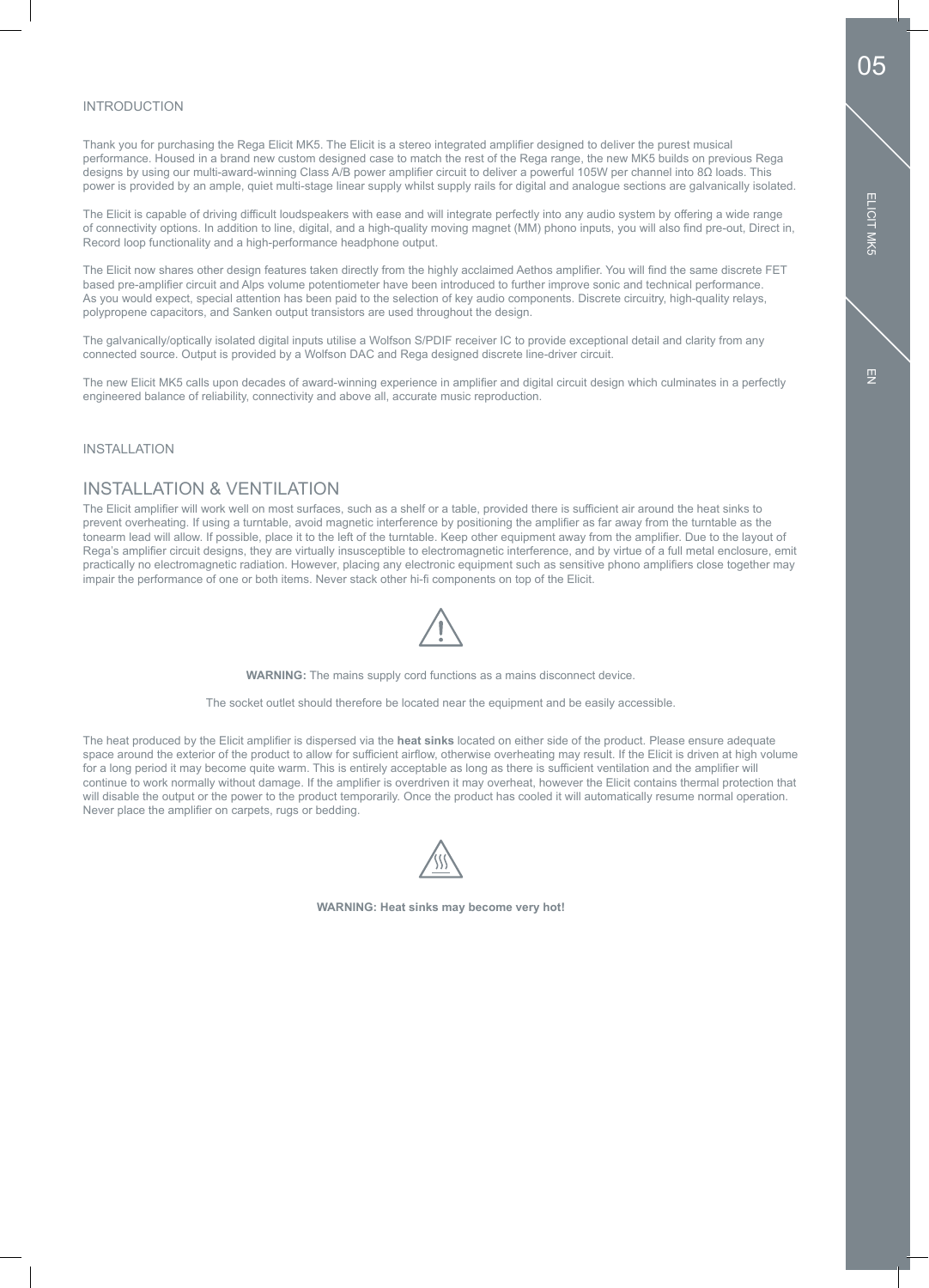# CONNECTIVITY

# REAR PANEL CONNECTIVITY

**1. Phono Input 1** - Enables connection of a turntable with a moving magnet cartridge. Loading will be suitable for most MM cartridge designs on the market, and a dedicated grounding point is provided directly below the input sockets for tonearms with a separate ground wire.

**2. Line Inputs 2 to 5** - The line inputs enable the connection of sources, such as a streamer, CD player, DAC, tuner, DVD or Blu-ray player for use with an Audio Visual system. These inputs are at standard line level and are suitable for any equipment with output at that level.

**3. Record Input and Output** - This is a line level input and output intended for use with a recording device such as a CD/DVD recorder, MD, tape cassette machine or sound card. Record Output is the same signal as selected by the main input selector (analogue inputs 1-5 or digital inputs D1/D2) and is not affected by the volume control. Selecting the Record function on the amplifier front panel/remote enables the Record Input, directing the signal from this input to the speaker output of the amplifier. This input is completely independent to inputs 1-5/D1/D2 and can be used to monitor the functionality and quality of the recording device without affecting the source being recorded.

Note: The Record Input button is located on the supplied remote only. The 'Record' LED will light on the front panel when activated.

**4. Record Output Link** - This output mirrors the Record Output, and can be used to drive ancillary components like headphone amplifiers etc. This signal is also unaffected by the volume control.

**5. Direct Input** - This input is routed directly to the power amplifier input, bypassing the internal preamp and volume control. This allows the Elicit to be used with an external stereo preamplifier of the user's choosing. It also enables the Elicit to be used with multi channel systems, where the Elicit is utilised to power the front speakers during multi channel content. Input selection and volume control are performed within an AVR or multi-channel preamp, the output of which is then passed to this input. The sensitivity is 760mV for maximum output. Power amplifier gain is 31.6dB.

Note: The Direct Input button is located on the supplied remote only. The 'Direct' LED will light on the front panel when activated.

**CAUTION:** As this input has no volume control, if a line level source like a CD player is connected to this input the speakers will be driven to their maximum level, potentially causing damage.

**6. Pre-Amp Output** - The pre-amplifier can drive at least 5 power amplifiers, sub bass units etc. The pre-amplifier output uses RCA type (phono) connectors. The output level is 760mV with a line input level and is always active.

**7. Digital Inputs** - These are S/PDIF digital inputs. Input D1 enables the coax input and D2 enables the Toslink input. All common input bit depths and sample rates up to 24bit/192kHz are supported.

**8. Speaker Terminals** - These are intended for use with 4-16Ω speakers. Sustained use into speakers of less than 8Ω could make the unit run warmer than normal.

**9. Mains Fuse** - See back panel for rating.

**WARNING:** Replace only with same type and rating.

**10. Mains Power Inlet** - Connect to mains supply. See ratings label beneath inlet for country specific voltage, current and frequency ratings.

**WARNING:** Only use product with a power supply that conforms to the ratings listed on the label.

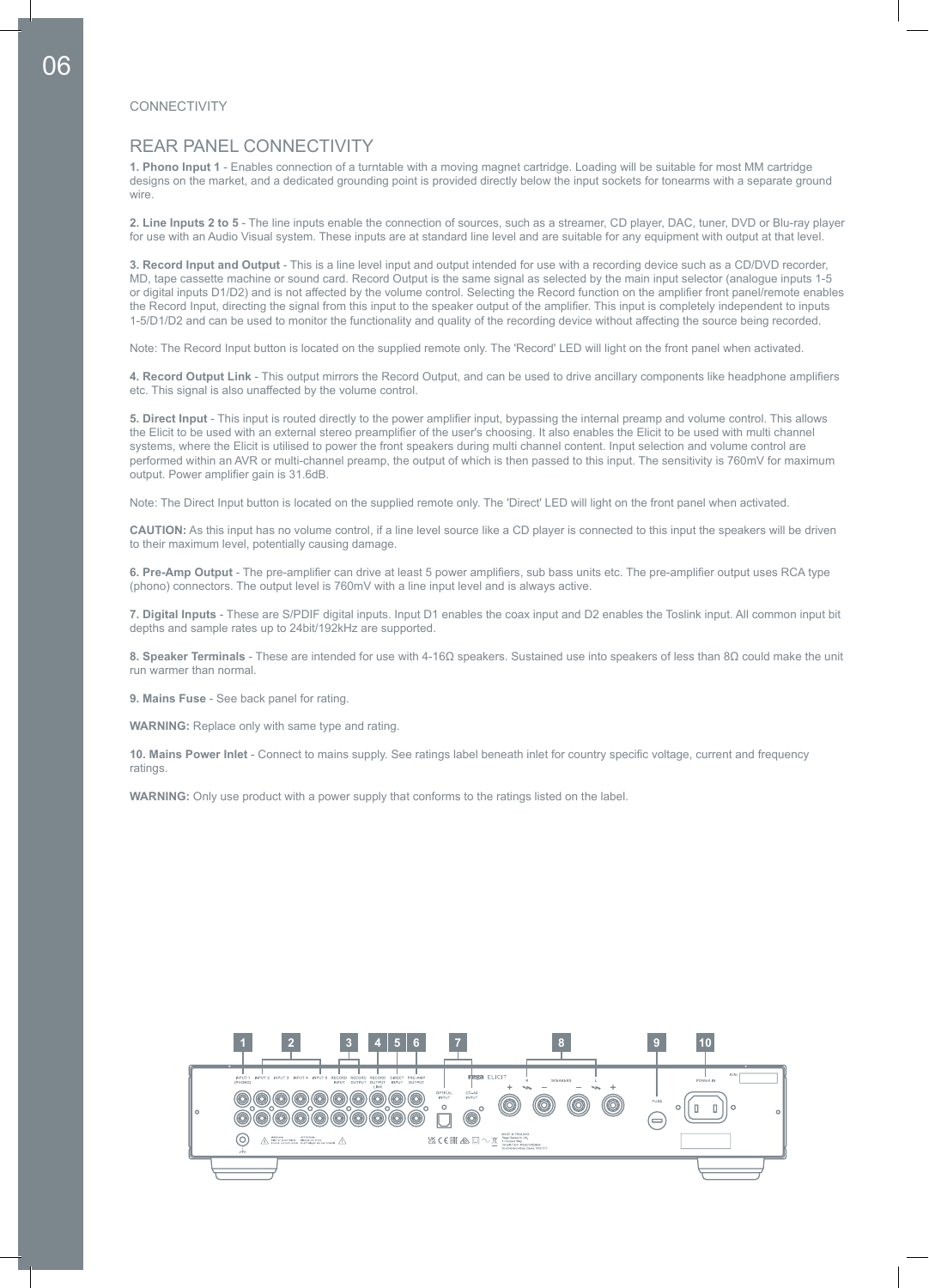# CONTROLS

# FRONT PANEL CONTROLS

**11. On/Off Switch** - The power switch to the left of the control panel turns the amplifier on and off. The Elicit is on when the switch is depressed and off when it is out. The Rega logo will illuminate red when the switch is on and the product is supplied with power, indicating that the power supply is operational. Please refer to the diagram below.



Several seconds after turn on you may hear a gentle click, indicating that the switch-on relay has been released and the amplifier is ready for use. Always allow the Elicit to fully power down (indicated by the power Rega Logo extinguishing after 2-3 seconds) before switching on again, so that the self-test circuitry can complete its reset cycle.

**12. Headphone Socket** - The Elicit is capable of driving all standard hi-fi headphones (see specifications for the output levels). When headphones are connected, the speakers will automatically be turned off. However, it is recommended to reduce the volume of the Elicit before connecting headphones to ensure they are not damaged and prevent potential hearing damage.



**WARNING:** To prevent possible hearing damage, DO NOT listen to headphones at high levels for long periods of time.

**13. Input Selection** - The inputs are selected by pressing the Input button on either the front panel or the supplied remote. Repeatedly pressing the Input button will cycle through inputs 1-5, D1 and D2. The selected input is indicated by the input LEDs 1-5, D1 and D2 on the front panel.

**14. Input Indicator LEDs** - The selected input will illuminate red.

**15. Mute LED** - Illuminates red when Mute is active, this is controlled by the corresponding button on the supplied remote. The speaker, preamp, and headphone outputs are disabled.

**16. Volume Control** - The volume of the amplifier can be adjusted using either the volume control knob or via the supplied remote. The control is motorised and will move independently when the remote is used.

**17. Direct LED** - Illuminates red when the Direct function is active (selected only via the remote)**.**

**18. Record LED** - Illuminates red when the Direct function is active (selected only via the remote)**.**



07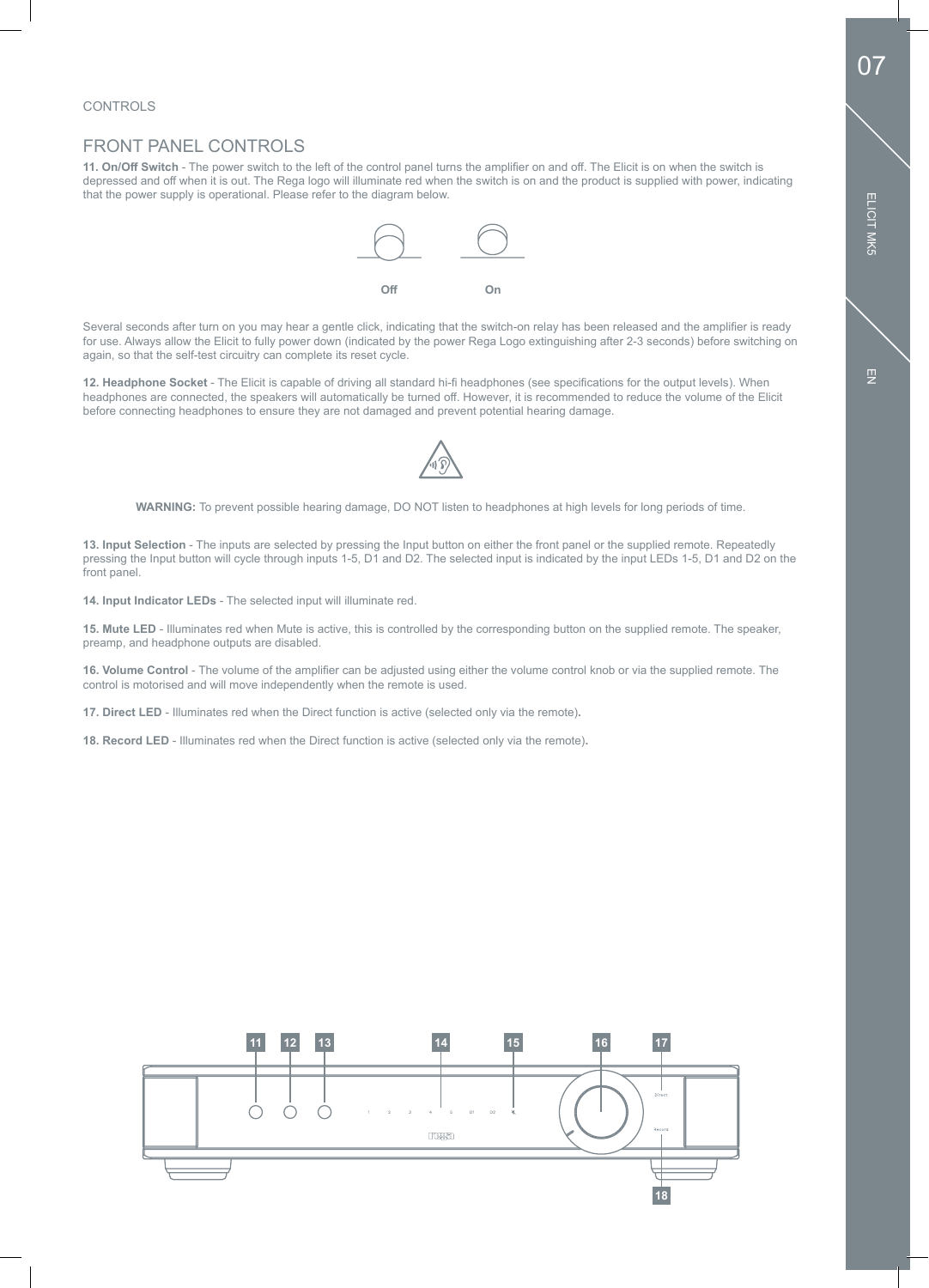# REMOTE

# SOLARIS REMOTE CONTROL

The Solaris system remote (supplied) is a system remote handset. It allows you to operate all the various remote controllable functions of this and many other Rega products. (Batteries included: 2 x AAA Alkaline)

RC CODE: Phillips RC5 system number 16 audio pre-amplifier.

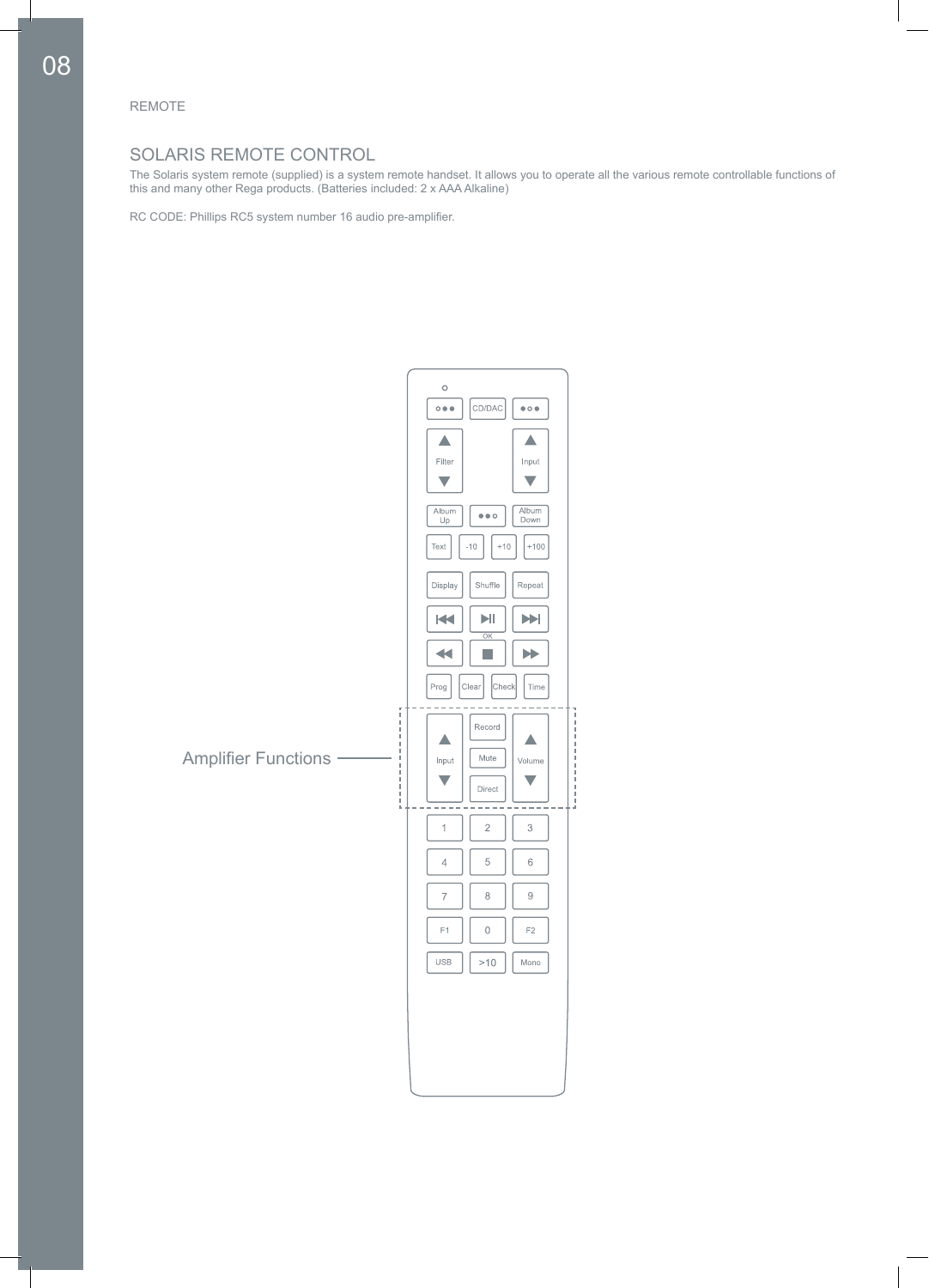# THERMAL CUT-OUT

If the amplifier reaches a temperature liable to cause internal electronic damage, a thermal protection sensor will shut the unit off or disable speaker output. The unit should be turned off for at least 10 minutes to allow for cooling. After this period, the amplifier should automatically reset and continue to work normally. If it does not, turn the unit off for a longer period, allowing complete cooling of the amplifier before trying again.

# OPERATING TEMPERATURE

Allow adequate air circulation around the left and right hand sides of the product, as these are the heat sinks for the power amplifier and will run hot with high listening levels. This unit is intended for use in moderate climates. Recommended ambient operating temperature 5 to  $35^{\circ}$ C.

The thermal cutout should only occur with continuous over-driving of a difficult load. If it occurs under normal conditions, there could be a problem with insufficient airflow around the heat sinks or a fault with the loudspeakers. In this case it is advisable to contact your Rega dealer.

# DC PROTECTION

One of the design requirements of the Elicit was to keep the capacitors in the signal path to a minimum to prevent unnecessary sound degradation at this crucial line level stage. In order to achieve this requirement, the output of both the pre and power amplifier are DC coupled. A servo control is applied to the pre-amplifier. In the unlikely event of a circuit failure causing any one of the above outputs to produce an excessive DC voltage, the DC protection will activate within milliseconds, protecting any connected device.

# SHORT CIRCUIT PROTECTION

If in the event that the speaker leads are shorted, the fold back short circuit protection will protect the output stage from excessive currents. This protection circuit is not placed in the audio signal path and therefore does not affect sound quality.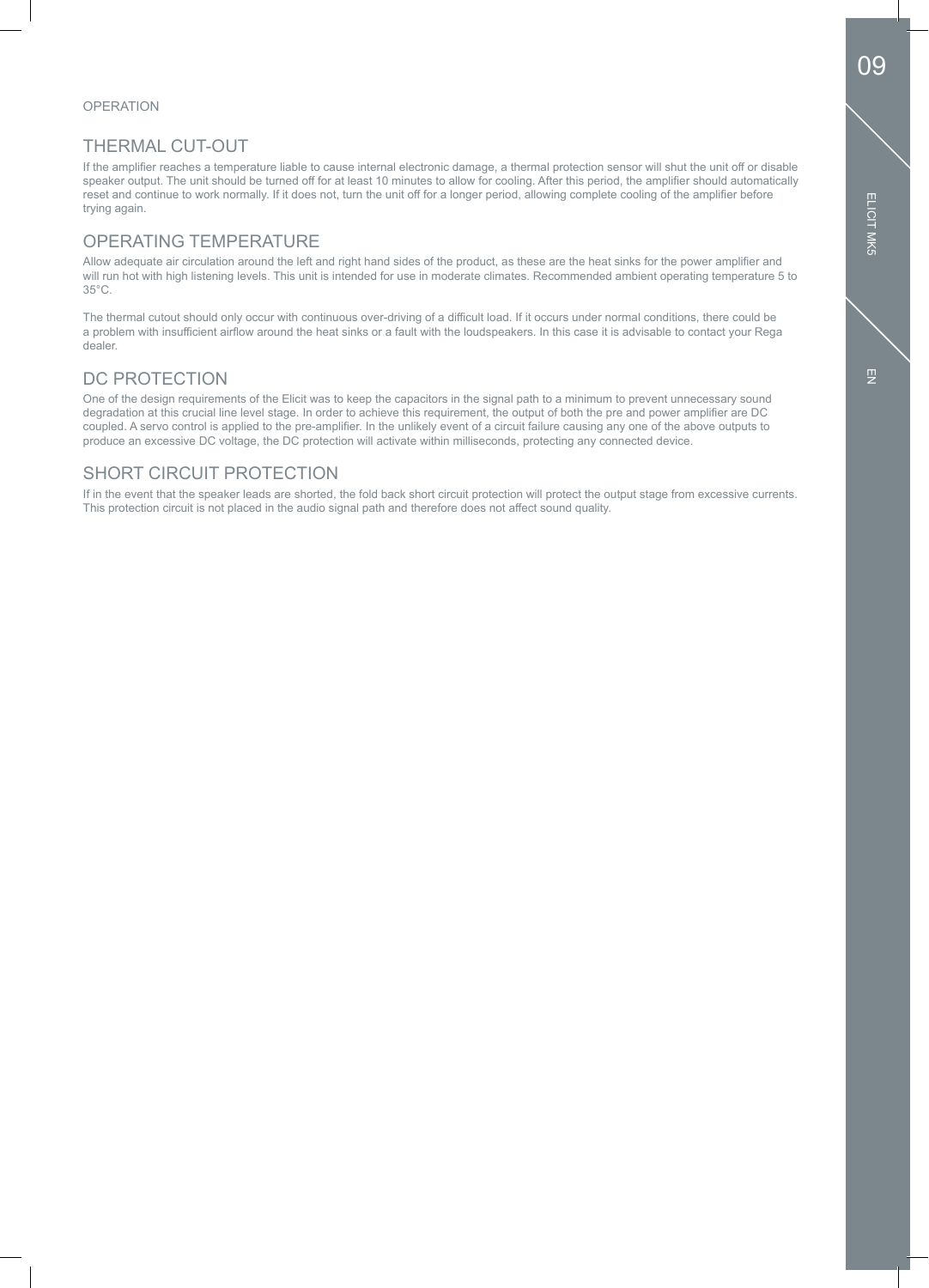# SPECIFICATIONS

| <b>AMPLIFIER OUTPUT</b>                                                          |                                                                                                                                                   |             |  |
|----------------------------------------------------------------------------------|---------------------------------------------------------------------------------------------------------------------------------------------------|-------------|--|
| Power Amplifier Output (at rated 230/115V supply voltage)                        | 105W per channel into $8\Omega$                                                                                                                   |             |  |
|                                                                                  | 127W per channel into $6\Omega$                                                                                                                   |             |  |
|                                                                                  | 162W per channel into $4\Omega$                                                                                                                   |             |  |
|                                                                                  | <b>Note:</b> Continued high level use into loads of $6\Omega$ or less may cause<br>the case to exceed 40°C above ambient temperature and activate |             |  |
|                                                                                  | the thermal shut down.                                                                                                                            |             |  |
| Headphone Output                                                                 | No Load                                                                                                                                           | 11.5V       |  |
|                                                                                  | $300\Omega$                                                                                                                                       | 8.1V        |  |
|                                                                                  | $54\Omega$                                                                                                                                        | 3.6V        |  |
|                                                                                  | 32 <omega< td=""><td>2.4V</td></omega<>                                                                                                           | 2.4V        |  |
|                                                                                  | Source Impedance                                                                                                                                  | $109\Omega$ |  |
| <b>DISTORTION</b>                                                                |                                                                                                                                                   |             |  |
| THD+Noise (at 1dB below clip into $8\Omega$ measurement bandwidth 22Hz to 22kHz) |                                                                                                                                                   |             |  |
| Direct Input (Power Amplifier)                                                   | Typically 0.005% at 1kHz                                                                                                                          |             |  |
| Line Inputs                                                                      | Typically 0.007% at 1kHz                                                                                                                          |             |  |
| Preamplifier Output                                                              | Typically 0.004% at 1kHz                                                                                                                          |             |  |
|                                                                                  |                                                                                                                                                   |             |  |
| <b>FREQUENCY RESPONSE</b>                                                        |                                                                                                                                                   |             |  |
| <b>Bandwidth</b> (at 80W into $8\Omega$ )                                        |                                                                                                                                                   |             |  |
| Direct Input                                                                     | 12Hz (0.5dB) to 95kHz (-3dB)                                                                                                                      |             |  |
| Line Inputs                                                                      | $10Hz$ (-1dB) to 85kHz (-3dB)                                                                                                                     |             |  |
| Phono Input                                                                      | $15Hz$ (-3dB) to 85kHz (-3dB)                                                                                                                     |             |  |
| <b>RIAA Accuracy</b>                                                             | Better than ±0.5dB 100Hz to 20kHz                                                                                                                 |             |  |
| <b>SENSITIVITY</b>                                                               |                                                                                                                                                   |             |  |
| Input Sensitivity (for 105W into 8Ω)                                             |                                                                                                                                                   |             |  |
| Line Inputs 2-5 and Record                                                       | 196mV load 10k                                                                                                                                    |             |  |
| Phono                                                                            | 2mV load 47k in parallel with 220pF                                                                                                               |             |  |
| Direct Input                                                                     | 760mV load 50k                                                                                                                                    |             |  |
| Power Amplifier Gain                                                             | 31.6dB                                                                                                                                            |             |  |
| <b>Output Sensitivity</b> (at rated inputs)                                      |                                                                                                                                                   |             |  |
| <b>Record Output</b>                                                             | 196mV                                                                                                                                             |             |  |
| Pre-amplifier output                                                             | 760mV                                                                                                                                             |             |  |
|                                                                                  |                                                                                                                                                   |             |  |
| <b>DIGITAL INPUTS</b>                                                            |                                                                                                                                                   |             |  |
| Input D1                                                                         | S/PDIF Isolated 0.5V 75Ω Co-axial                                                                                                                 |             |  |
| Input D <sub>2</sub>                                                             | S/PDIF Optical Toslink                                                                                                                            |             |  |
| <b>Supported Sampling Rates</b>                                                  | 32, 44.1, 48, 88.2, 96, 176.4, 192kHz                                                                                                             |             |  |
| <b>Supported Bit Depths</b>                                                      | 16 to 24 bit                                                                                                                                      |             |  |
| THD+Noise (DAC Output from Tape Out)                                             | Typically 0.004% at 1kHz                                                                                                                          |             |  |
| <b>DIMENSIONS AND WEIGHT</b>                                                     |                                                                                                                                                   |             |  |
| Dimensions (WxHxD)                                                               | 432 x 82 x 340mm (17 x 3.25 x 13.4in)                                                                                                             |             |  |
| Net Weight                                                                       | 12.5kg (27.5lbs)                                                                                                                                  |             |  |
| Packed Weight                                                                    | 14kg (30.9lbs)                                                                                                                                    |             |  |
| <b>POWER</b>                                                                     |                                                                                                                                                   |             |  |
| Power Supply                                                                     | AC supply 230V / 220V / 115V / 100V nominal ±10%                                                                                                  |             |  |
| Power Consumption                                                                | 375W at 1dB below clip into $8\Omega$                                                                                                             |             |  |
| <b>Fuse Ratings</b>                                                              | T8 AL 250V - 230V 50Hz / 220V 60Hz                                                                                                                |             |  |
|                                                                                  | T4 AL 250V - 115V 60Hz / 100V 50/60Hz                                                                                                             |             |  |
| <b>Remote Batteries</b>                                                          | AAA (1.5V) x 2                                                                                                                                    |             |  |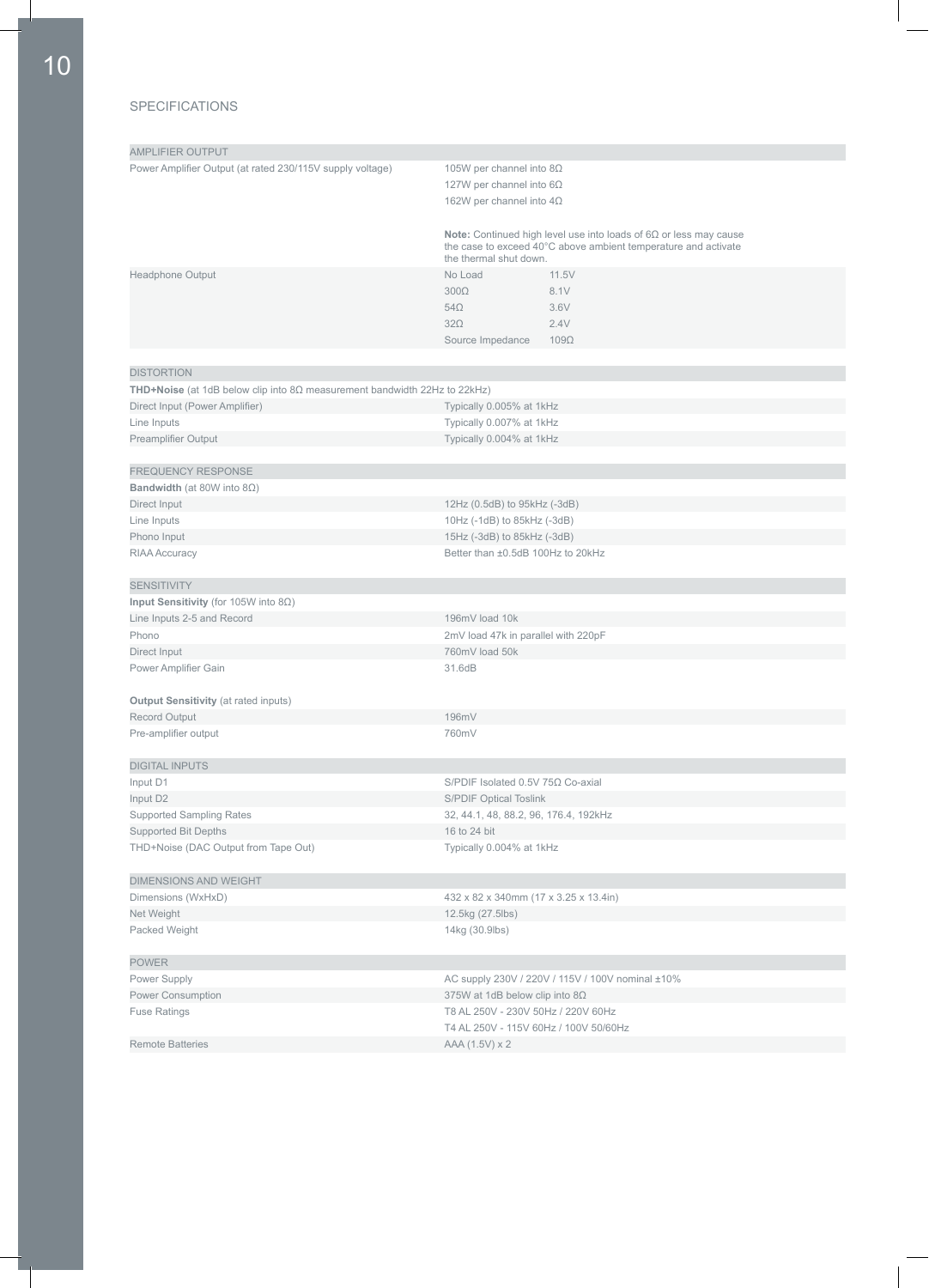11ELICIT MK5  $\overline{z}$ 

 $\begin{array}{c} \hline \end{array}$ 

EN ELICIT MK5